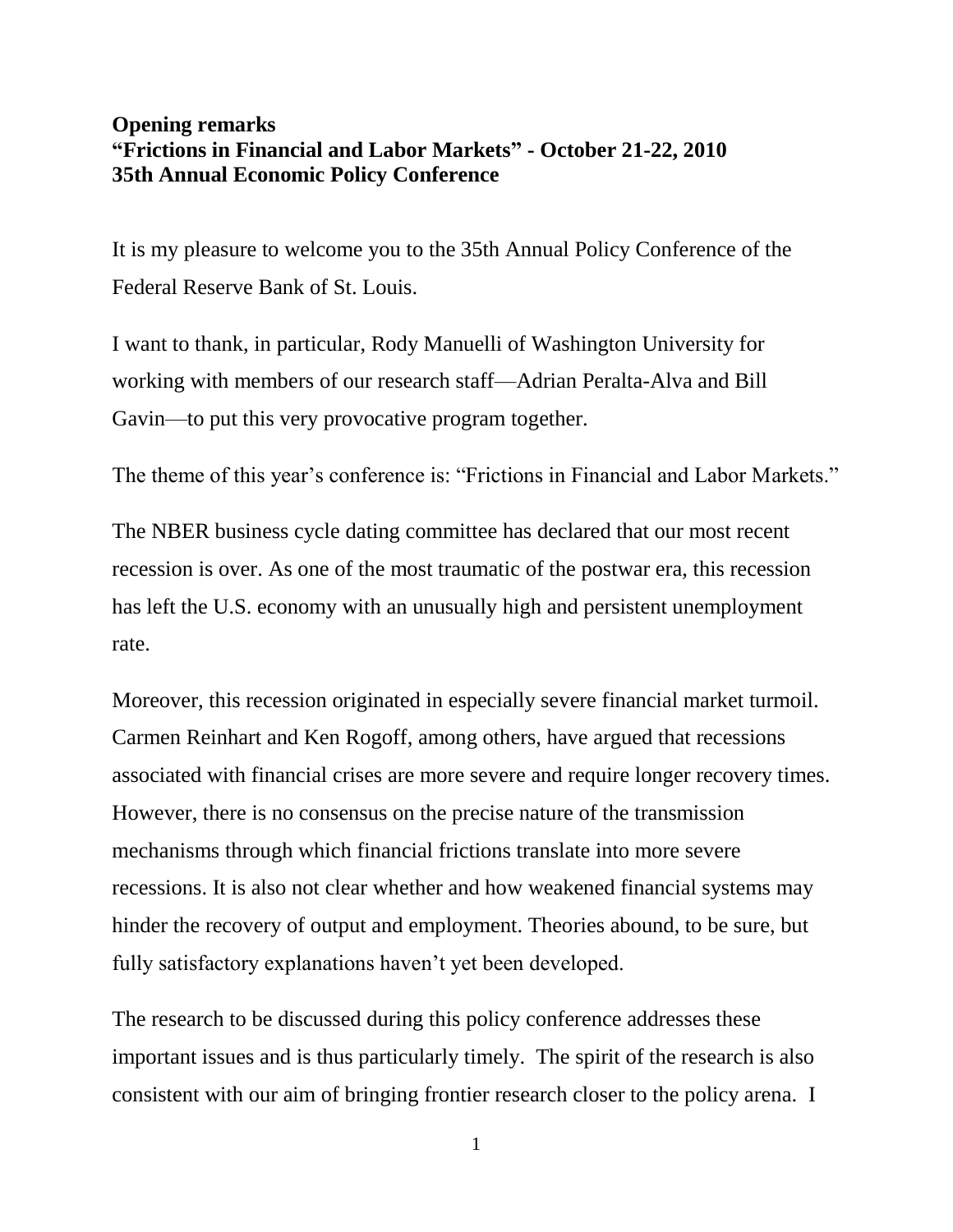am not satisfied with the notion that for academic discussions we use one class of models, but for policy discussions we use another. To the extent that we can push the two closer together, we will produce both better research and better macroeconomic policy.

The range of issues we will hear about during these two days is quite broad:

- We will hear a discussion of the long-run implications of wellfunctioning financial markets for economic growth.
- We will attempt to better understand the implications of women entering into the labor force for the labor search behavior of households.
- We will look at possible channels through which a tightening of credit may translate into higher unemployment, and the associated welfare implications for different subgroups of the population.

All of this research, and more, emphasizes the mix of frontier theoretical, quantitative, and empirical work that makes modern macroeconomics both exciting and important. It emphasizes the reality that modern macroeconomic research is not solely focused on simplistic models in which markets work perfectly. Papers in this conference show how heterogeneity and frictions that may impede markets can have important implications for aggregate performance.

Rich models like the ones we will see bring theory closer to the policy arena. The Federal Reserve Bank of St. Louis has long supported basic research in economic policy. We have long tried to provide perspectives on whether the policies adopted in the past still serve us well today and whether recent developments at the frontier of research can be applied to improve policy. That is what the St. Louis Fed has aimed to do for the past five decades.

2